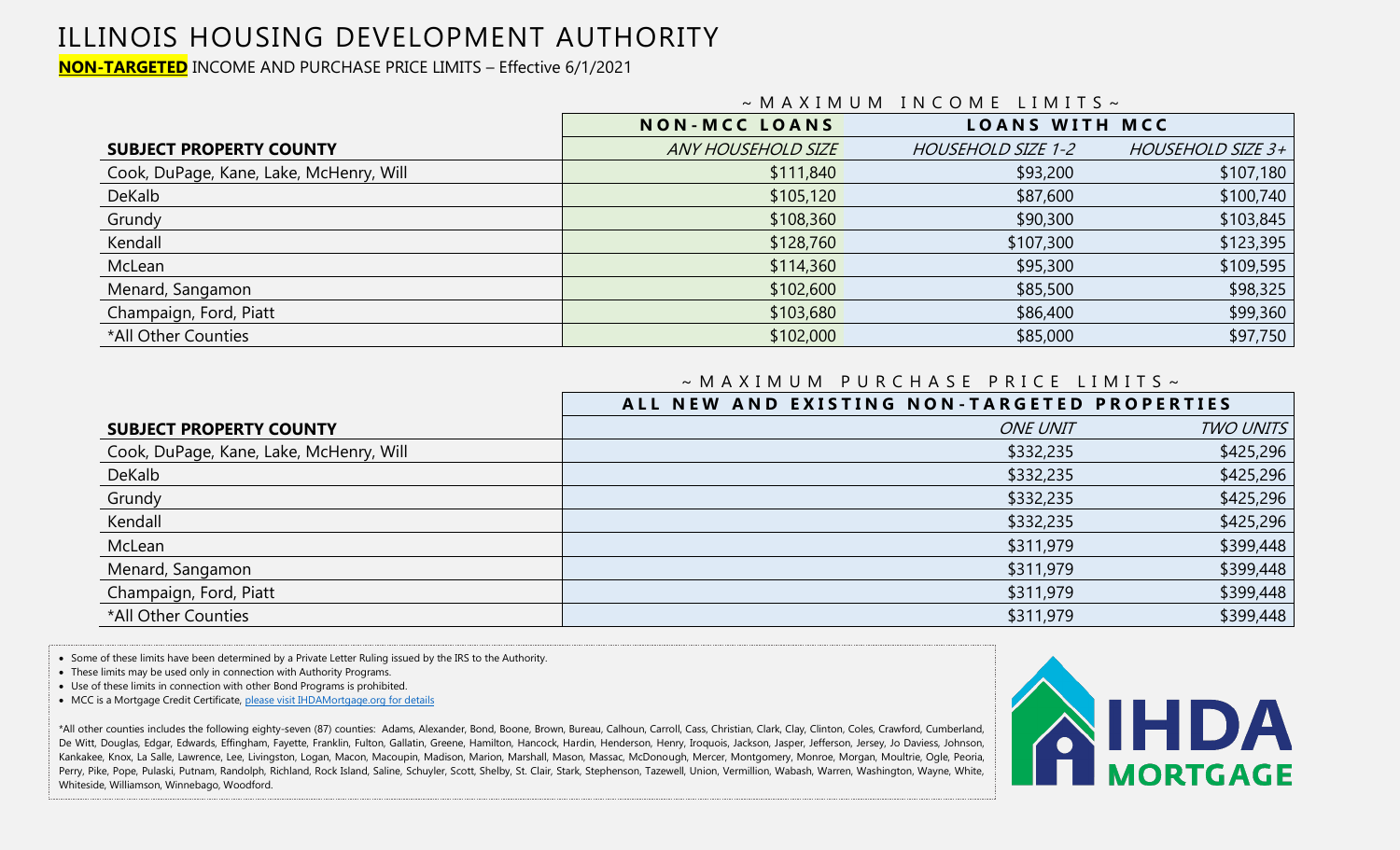# ILLINOIS HOUSING DEVELOPMENT AUTHORITY

**TARGETED** INCOME AND PURCHASE PRICE LIMITS – Effective 6/1/2021

|                                | $\sim$ MAXIMUM INCOMELIMIIS $\sim$ |                       |                   |  |  |  |
|--------------------------------|------------------------------------|-----------------------|-------------------|--|--|--|
|                                | <b>NON-MCC LOANS</b>               | <b>LOANS WITH MCC</b> |                   |  |  |  |
| <b>SUBJECT PROPERTY COUNTY</b> | <b>ANY HOUSEHOLD SIZE</b>          | HOUSEHOLD SIZE 1-2    | HOUSEHOLD SIZE 3+ |  |  |  |
| Cook, Kane, Lake, Will         | \$111,840                          | \$111,840             | \$130,480         |  |  |  |
| DeKalb                         | \$105,120                          | \$108,360             | \$122,640         |  |  |  |
| McLean                         | \$114,360                          | \$114,360             | \$133,420         |  |  |  |
| Sangamon                       | \$102,600                          | \$102,600             | \$119,700         |  |  |  |
| Champaign                      | \$103,680                          | \$103,680             | \$120,960         |  |  |  |
| *All Other Counties            | \$102,000                          | \$102,000             | \$119,000         |  |  |  |

#### $\sim$  M A X I M U M I N C O M E L I M I T S  $\sim$

#### $\sim$  M A X I M U M P U R C H A S E P R I C E L I M I T S  $\sim$

|                                | ALL NEW AND EXISTING TARGETED PROPERTIES |                  |
|--------------------------------|------------------------------------------|------------------|
| <b>SUBJECT PROPERTY COUNTY</b> | <b>ONE UNIT</b>                          | <b>TWO UNITS</b> |
| Cook, Kane, Lake, Will         | \$406,066                                | \$519,807        |
| DeKalb                         | \$406,066                                | \$519,807        |
| McLean                         | \$381,308                                | \$488,215        |
| Sangamon                       | \$381,308                                | \$488,215        |
| Champaign                      | \$381,308                                | \$488,215        |
| *All Other Counties            | \$381,308                                | \$488,215        |

\*\*These limits are for subject properties located within targeted area, to determine whether a property is located in a targeted area, please us[e the property lookup tool on ihda.org\\*\\*](https://www.ihda.org/lenders-realtors/targeted-areas/)

• Some of these limits have been determined by a Private Letter Ruling issued by the IRS to the Authority.

- These limits may be used only in connection with Authority Programs.
- Use of these limits in connection with other Bond Programs is prohibited.

\*All other counties includes the following twenty-seven (27) counties: Adams, Alexander, Christian, Coles, Fayette, Franklin, Jackson, Jefferson, Kankakee, Knox, Livingston, Macon, Madison, Marion, McDonough, Morgan, Peoria, Richland, Rock Island, Saline, St. Clair, Stephenson, Vermillion, White, Whiteside, Williamson, Winnebago

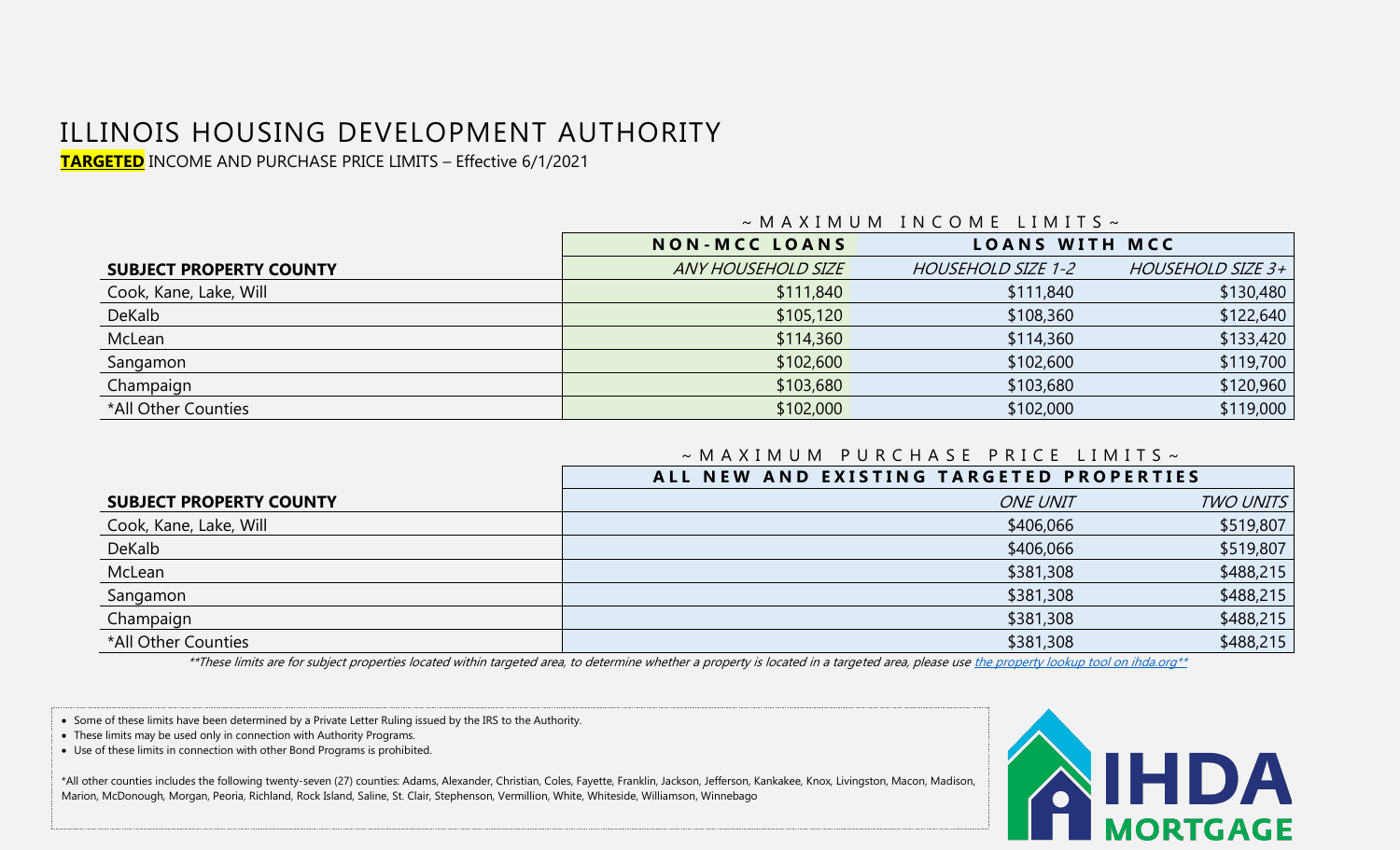

## **ILLINOIS HOUSING DEVELOPMENT AUTHORITY**

### **2021 - Below 80% AMI Income Limits**

Effective 6/1/2021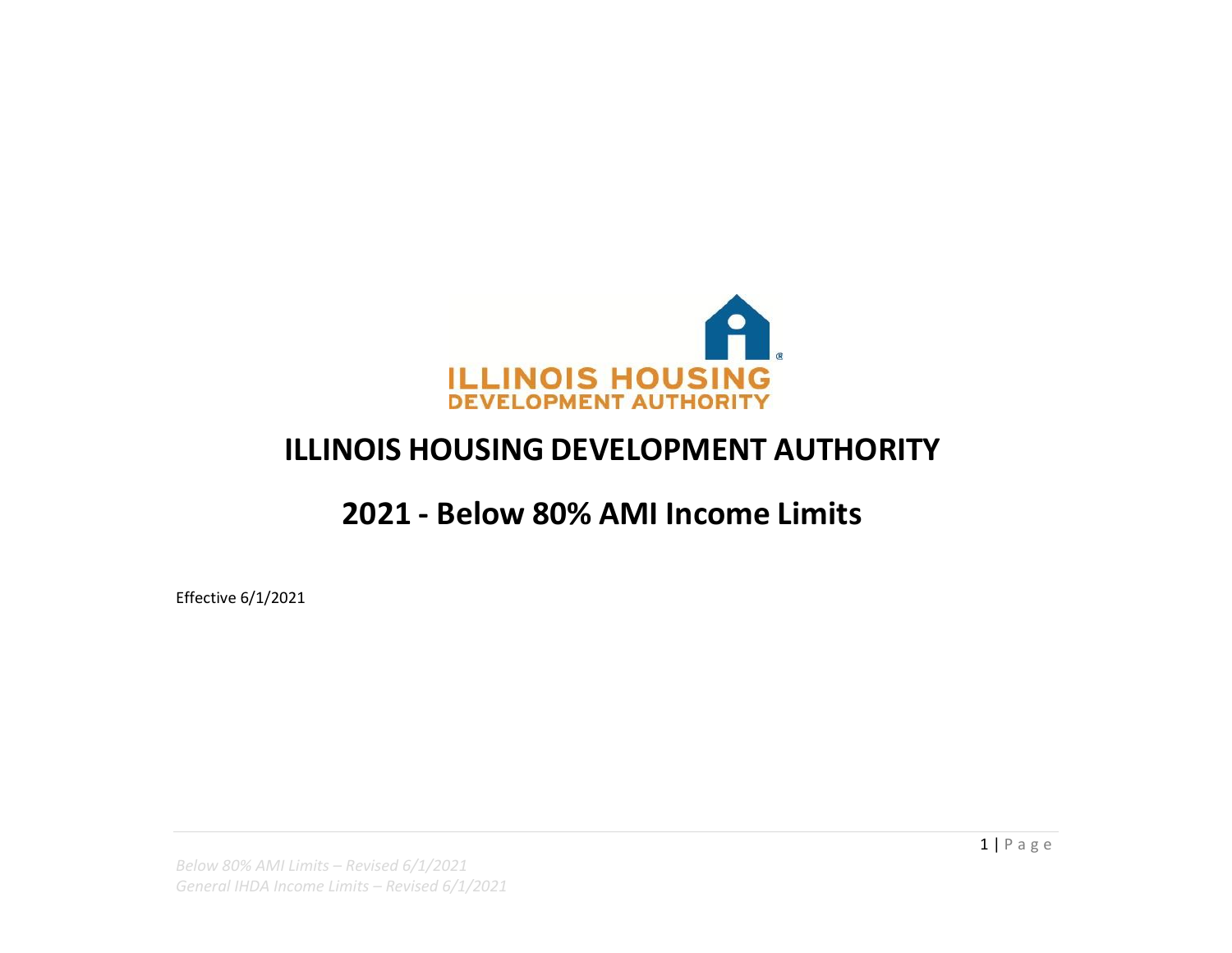### **Introduction**

The following Exhibit A lists the "Below 80%" Area Median Income (AMI) limits for IHDA programs.

**Important Note**: The Income limits are built into the IHDA Income Calculator. The Calculator can be located at <https://www.ihdamortgage.org/docs> under the section labels "Income Calculators."

Homebuyers with incomes above these limits may still qualify for an IHDA program. Refer to the "General Income and Purchase Price Limits" at <https://www.ihdamortgage.org/limits> to determine whether a buyer qualifies for the IHDA program.

For an example of how program limits work, please see below:

A single person in Champaign County earns \$35,000 a year. Below you will find the "Below 80%" limits for Champaign County.

|                                               | 1 Person | 2 People | 3 People | 4 People | 5 People | 6 People | 7 People | 8 People |
|-----------------------------------------------|----------|----------|----------|----------|----------|----------|----------|----------|
| Piatt<br>Champaign $\overline{I}$<br>، Ford · | \$48,400 | \$55,300 | \$62,200 | \$69,100 | \$74,650 | \$80,200 | \$85,700 | \$91,250 |

Since the buyer makes less than \$48,400, he qualifies for "Below 80%" AMI. If the buyer earns \$49,000, he does not qualify for the "Below 80%" AMI program but does qualify under the general program income limits.

**Important** - Therefore, the buyer would still qualify for DPA, but under the General (Above 80% AMI) Income Limits. If the buyer earns more than the general program limits, then he or she is ineligible for IHDA's program.

If you have any questions regarding IHDA's income limits, please email [Mortgage@ihda.org](mailto:Mortgage@ihda.org) or call (877) 456-2656 and ask to speak with a Homeownership Compliance Specialist or Account Manager.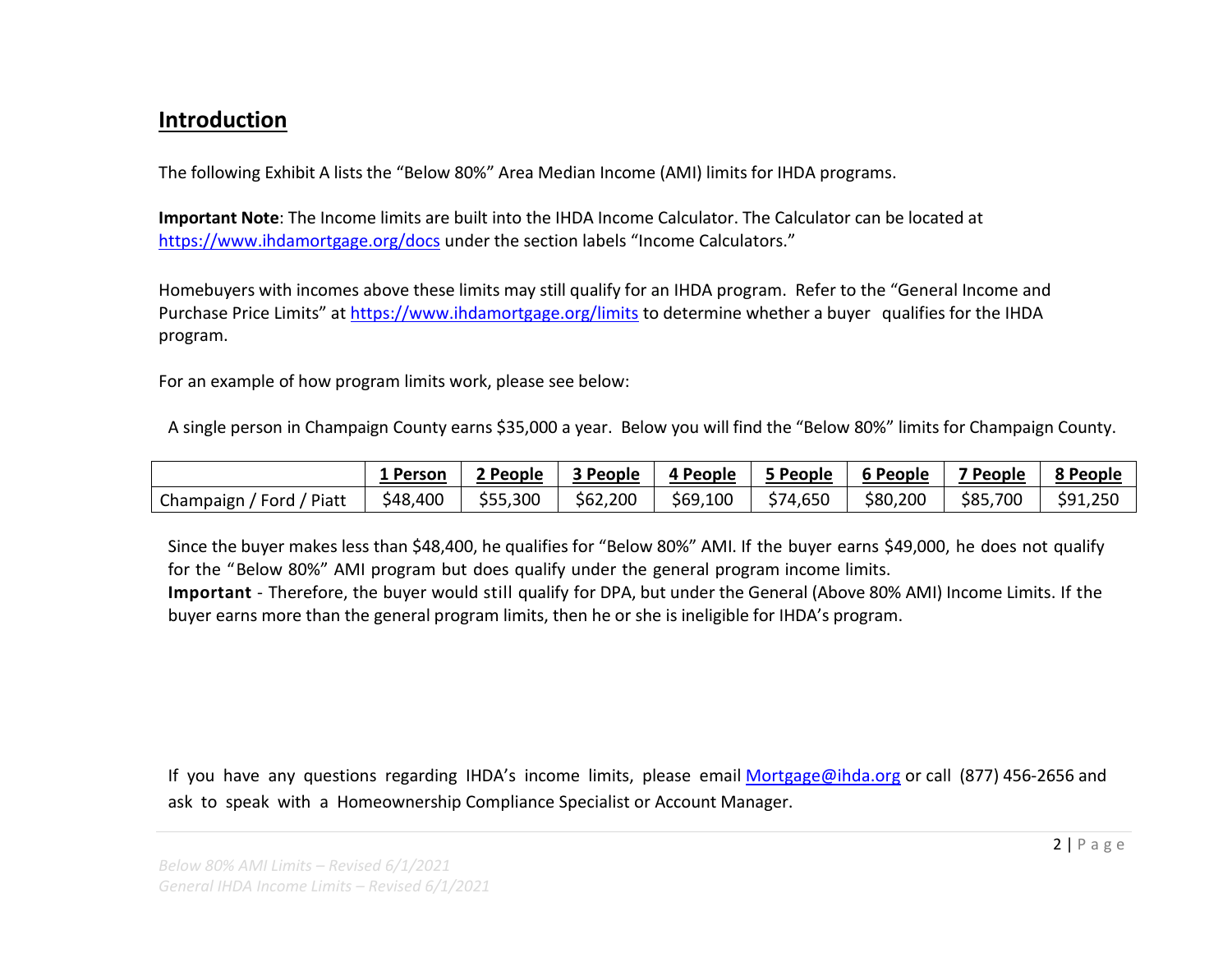| County                       | 1 Person | 2 People | 3 People | 4 People | 5 People | 6 People | 7 People        | 8 People |
|------------------------------|----------|----------|----------|----------|----------|----------|-----------------|----------|
| Adams / Moultrie / Wabash    | \$39,800 | \$45,450 | \$51,150 | \$56,800 | \$61,350 | \$65,900 | \$70,450        | \$75,000 |
|                              |          |          |          |          |          |          |                 |          |
|                              | 1 Person | 2 People | 3 People | 4 People | 5 People | 6 People | 7 People        | 8 People |
| Alexander                    | \$35,700 | \$40,800 | \$45,900 | \$50,950 | \$55,050 | \$59,150 | \$63,200        | \$67,300 |
|                              |          |          |          |          |          |          |                 |          |
|                              | 1 Person | 2 People | 3 People | 4 People | 5 People | 6 People | 7 People        | 8 People |
| <b>Bond</b>                  | \$42,250 | \$48,250 | \$54,300 | \$60,300 | \$65,150 | \$69,950 | \$74,800        | \$79,600 |
|                              |          |          |          |          |          |          |                 |          |
|                              | 1 Person | 2 People | 3 People | 4 People | 5 People | 6 People | 7 People        | 8 People |
| Boone / Winnebago            | \$40,900 | \$46,750 | \$52,600 | \$58,400 | \$63,100 | \$67,750 | \$72,450        | \$77,100 |
|                              |          |          |          |          |          |          |                 |          |
|                              | 1 Person | 2 People | 3 People | 4 People | 5 People | 6 People | <b>7 People</b> | 8 People |
| Brown                        | \$45,450 | \$51,950 | \$58,450 | \$64,900 | \$70,100 | \$75,300 | \$80,500        | \$85,700 |
|                              |          |          |          |          |          |          |                 |          |
|                              | 1 Person | 2 People | 3 People | 4 People | 5 People | 6 People | 7 People        | 8 People |
| <b>Bureau</b>                | \$40,250 | \$46,000 | \$51,750 | \$57,500 | \$62,100 | \$66,700 | \$71,300        | \$75,900 |
|                              |          |          |          |          |          |          |                 |          |
|                              | 1 Person | 2 People | 3 People | 4 People | 5 People | 6 People | 7 People        | 8 People |
| Calhoun / Clinton / Jersey / | \$47,550 | \$54,350 | \$61,150 | \$67,900 | \$73,350 | \$78,800 | \$84,200        | \$89,650 |
| Madison / Monroe / St. Clair |          |          |          |          |          |          |                 |          |
|                              |          |          |          |          |          |          |                 |          |
|                              | 1 Person | 2 People | 3 People | 4 People | 5 People | 6 People | 7 People        | 8 People |
| Carroll                      | \$38,750 | \$44,300 | \$49,850 | \$55,350 | \$59,800 | \$64,250 | \$68,650        | \$73,100 |
|                              |          |          |          |          |          |          |                 |          |
|                              | 1 Person | 2 People | 3 People | 4 People | 5 People | 6 People | 7 People        | 8 People |
| Champaign / Ford / Piatt     | \$48,400 | \$55,300 | \$62,200 | \$69,100 | \$74,650 | \$80,200 | \$85,700        | \$91,250 |
|                              |          |          |          |          |          |          |                 |          |
|                              |          |          |          |          |          |          |                 |          |

### **Exhibit A – Below 80% AMI Income Limits per County and Household Size**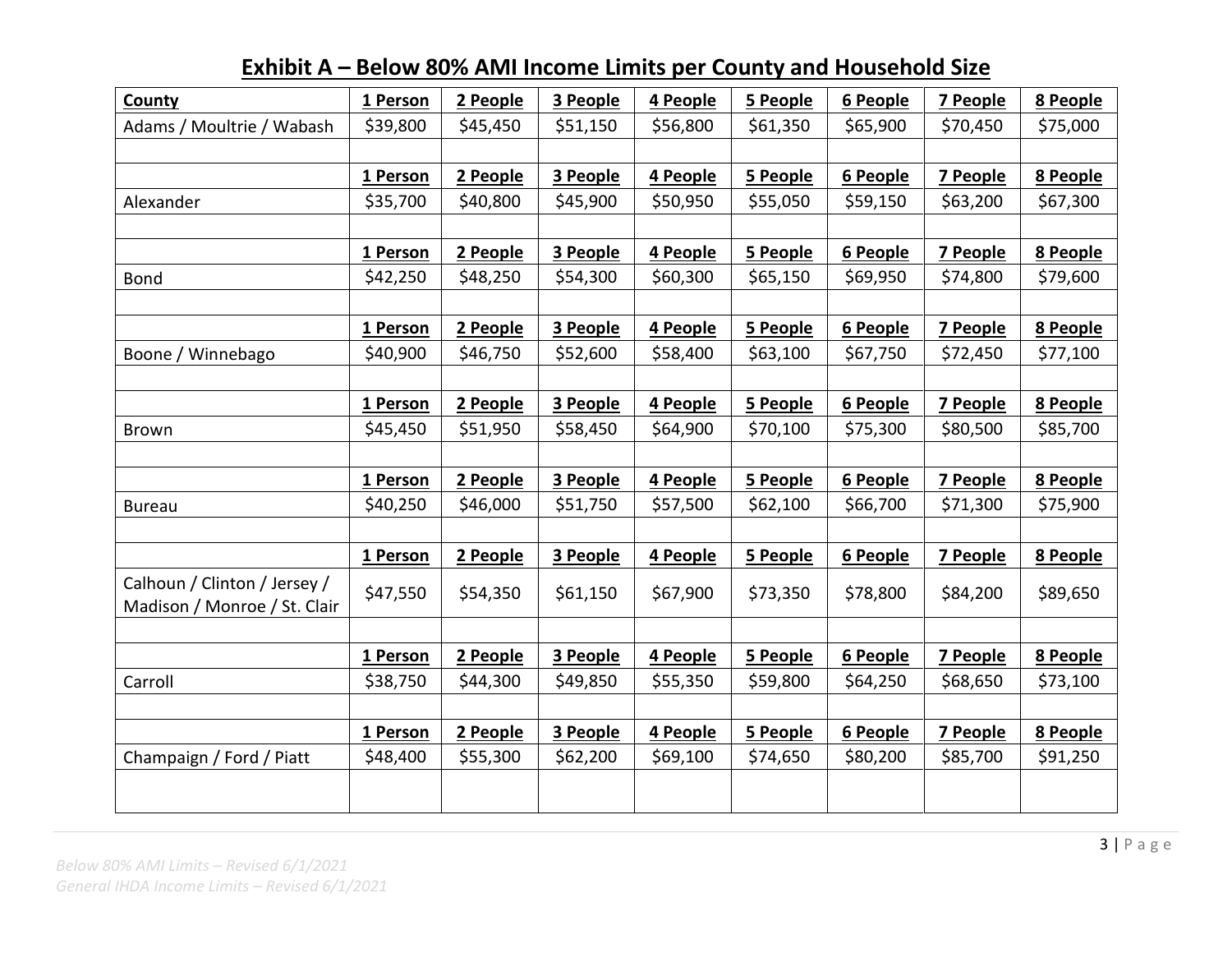|                                   | 1 Person | 2 People | 3 People | 4 People | 5 People | 6 People | <b>7 People</b> | 8 People |
|-----------------------------------|----------|----------|----------|----------|----------|----------|-----------------|----------|
| Cook / Du Page / Kane /           |          |          |          |          |          |          |                 |          |
| Lake / McHenry / McLean /<br>Will | \$52,200 | \$59,650 | \$67,100 | \$74,550 | \$80,550 | \$86,500 | \$92,450        | \$98,450 |
|                                   |          |          |          |          |          |          |                 |          |
|                                   | 1 Person | 2 People | 3 People | 4 People | 5 People | 6 People | <b>7 People</b> | 8 People |
| Cumberland                        | \$39,350 | \$44,950 | \$50,550 | \$56,150 | \$60,650 | \$65,150 | \$69,650        | \$74,150 |
|                                   |          |          |          |          |          |          |                 |          |
|                                   | 1 Person | 2 People | 3 People | 4 People | 5 People | 6 People | 7 People        | 8 People |
| De Witt                           | \$40,550 | \$46,350 | \$52,150 | \$57,900 | \$62,550 | \$67,200 | \$71,800        | \$76,450 |
|                                   |          |          |          |          |          |          |                 |          |
|                                   | 1 Person | 2 People | 3 People | 4 People | 5 People | 6 People | <b>7 People</b> | 8 People |
| DeKalb                            | \$49,100 | \$56,100 | \$63,100 | \$70,100 | \$75,750 | \$81,350 | \$86,950        | \$92,550 |
|                                   |          |          |          |          |          |          |                 |          |
|                                   | 1 Person | 2 People | 3 People | 4 People | 5 People | 6 People | 7 People        | 8 People |
| Douglas                           | \$38,150 | \$43,600 | \$49,050 | \$54,500 | \$58,900 | \$63,250 | \$67,600        | \$71,950 |
|                                   |          |          |          |          |          |          |                 |          |
|                                   | 1 Person | 2 People | 3 People | 4 People | 5 People | 6 People | 7 People        | 8 People |
| Edwards / Iroquois                | \$38,200 | \$43,650 | \$49,100 | \$54,550 | \$58,950 | \$63,300 | \$67,650        | \$72,050 |
|                                   |          |          |          |          |          |          |                 |          |
|                                   | 1 Person | 2 People | 3 People | 4 People | 5 People | 6 People | 7 People        | 8 People |
| Effingham                         | \$42,600 | \$48,650 | \$54,750 | \$60,800 | \$65,700 | \$70,550 | \$75,400        | \$80,300 |
|                                   |          |          |          |          |          |          |                 |          |
|                                   | 1 Person | 2 People | 3 People | 4 People | 5 People | 6 People | 7 People        | 8 People |
| Grundy                            | \$50,600 | \$57,800 | \$65,050 | \$72,250 | \$78,050 | \$83,850 | \$89,600        | \$95,400 |
|                                   |          |          |          |          |          |          |                 |          |
|                                   | 1 Person | 2 People | 3 People | 4 People | 5 People | 6 People | <b>7 People</b> | 8 People |
| Henry / Marshall / Mercer /       |          |          |          |          |          |          |                 |          |
| Peoria / Rock Island / Stark /    | \$42,750 | \$48,850 | \$54,950 | \$61,050 | \$65,950 | \$70,850 | \$75,750        | \$80,600 |
| Tazewell / Woodford               |          |          |          |          |          |          |                 |          |
|                                   |          |          |          |          |          |          |                 |          |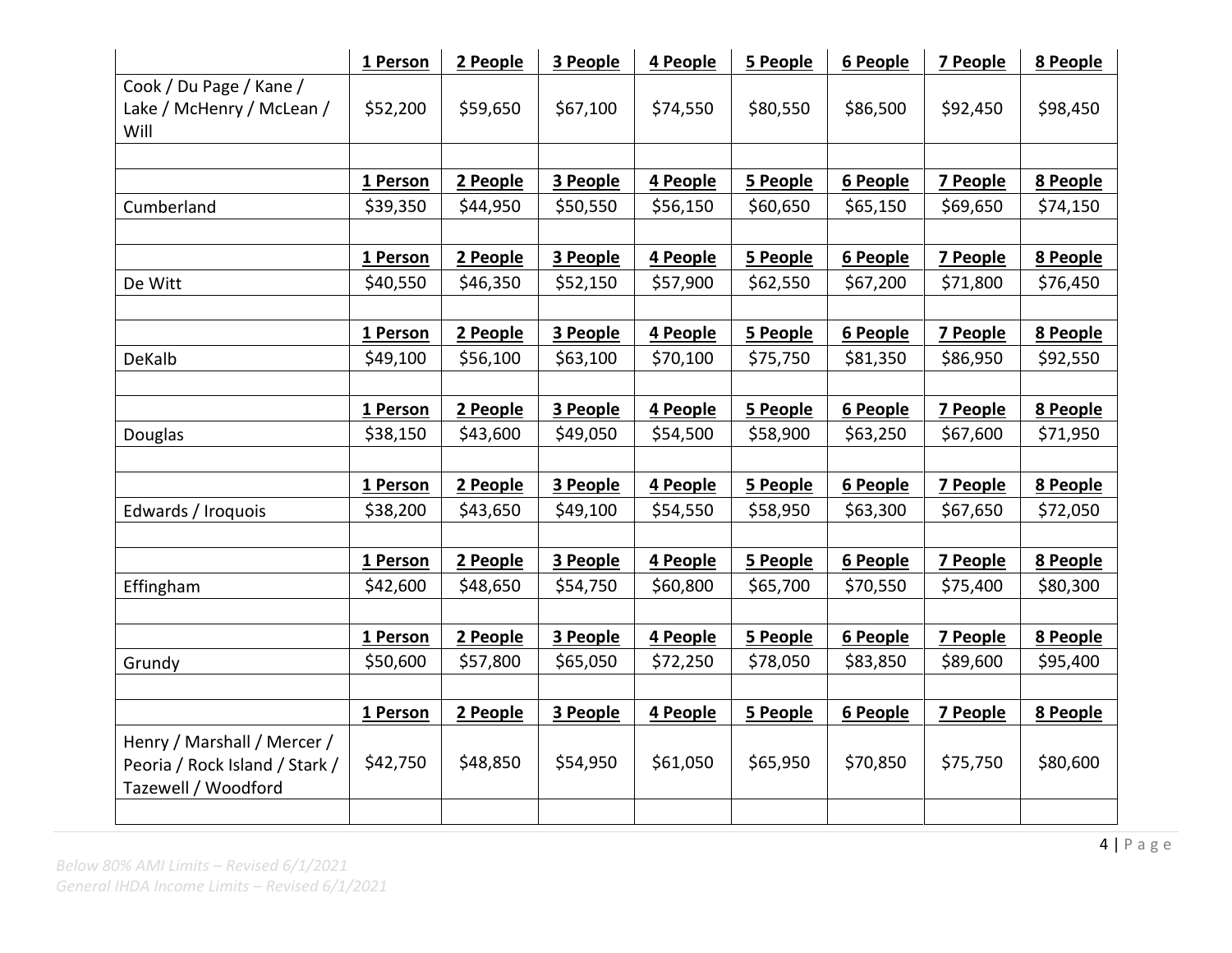|            | 1 Person | 2 People | 3 People | 4 People | 5 People | 6 People | 7 People        | 8 People  |
|------------|----------|----------|----------|----------|----------|----------|-----------------|-----------|
| Jasper     | \$38,300 | \$43,750 | \$49,200 | \$54,650 | \$59,050 | \$63,400 | \$67,800        | \$72,150  |
|            |          |          |          |          |          |          |                 |           |
|            | 1 Person | 2 People | 3 People | 4 People | 5 People | 6 People | 7 People        | 8 People  |
| Jo Daviess | \$42,500 | \$48,600 | \$54,650 | \$60,700 | \$65,600 | \$70,450 | \$75,300        | \$80,150  |
|            |          |          |          |          |          |          |                 |           |
|            | 1 Person | 2 People | 3 People | 4 People | 5 People | 6 People | 7 People        | 8 People  |
| Kankakee   | \$41,750 | \$47,700 | \$53,650 | \$59,600 | \$64,400 | \$69,150 | \$73,950        | \$78,700  |
|            |          |          |          |          |          |          |                 |           |
|            | 1 Person | 2 People | 3 People | 4 People | 5 People | 6 People | 7 People        | 8 People  |
| Kendall    | \$55,950 | \$63,950 | \$71,950 | \$79,900 | \$86,300 | \$92,700 | \$99,100        | \$105,500 |
|            |          |          |          |          |          |          |                 |           |
|            | 1 Person | 2 People | 3 People | 4 People | 5 People | 6 People | 7 People        | 8 People  |
| La Salle   | \$38,850 | \$44,400 | \$49,950 | \$55,450 | \$59,900 | \$64,350 | \$68,800        | \$73,200  |
|            |          |          |          |          |          |          |                 |           |
|            | 1 Person | 2 People | 3 People | 4 People | 5 People | 6 People | <b>7 People</b> | 8 People  |
| Lee        | \$43,550 | \$49,750 | \$55,950 | \$62,150 | \$67,150 | \$72,100 | \$77,100        | \$82,050  |
|            |          |          |          |          |          |          |                 |           |
|            | 1 Person | 2 People | 3 People | 4 People | 5 People | 6 People | 7 People        | 8 People  |
| Livingston | \$41,550 | \$47,450 | \$53,400 | \$59,300 | \$64,050 | \$68,800 | \$73,550        | \$78,300  |
|            |          |          |          |          |          |          |                 |           |
|            | 1 Person | 2 People | 3 People | 4 People | 5 People | 6 People | <b>7 People</b> | 8 People  |
| Logan      | \$42,950 | \$49,100 | \$55,250 | \$61,350 | \$66,300 | \$71,200 | \$76,100        | \$81,000  |
|            |          |          |          |          |          |          |                 |           |
|            | 1 Person | 2 People | 3 People | 4 People | 5 People | 6 People | 7 People        | 8 People  |
| Macon      | \$38,500 | \$44,000 | \$49,500 | \$54,950 | \$59,350 | \$63,750 | \$68,150        | \$72,550  |
|            |          |          |          |          |          |          |                 |           |
|            | 1 Person | 2 People | 3 People | 4 People | 5 People | 6 People | 7 People        | 8 People  |
| Macoupin   | \$38,600 | \$44,100 | \$49,600 | \$55,100 | \$59,550 | \$63,950 | \$68,350        | \$72,750  |
|            |          |          |          |          |          |          |                 |           |